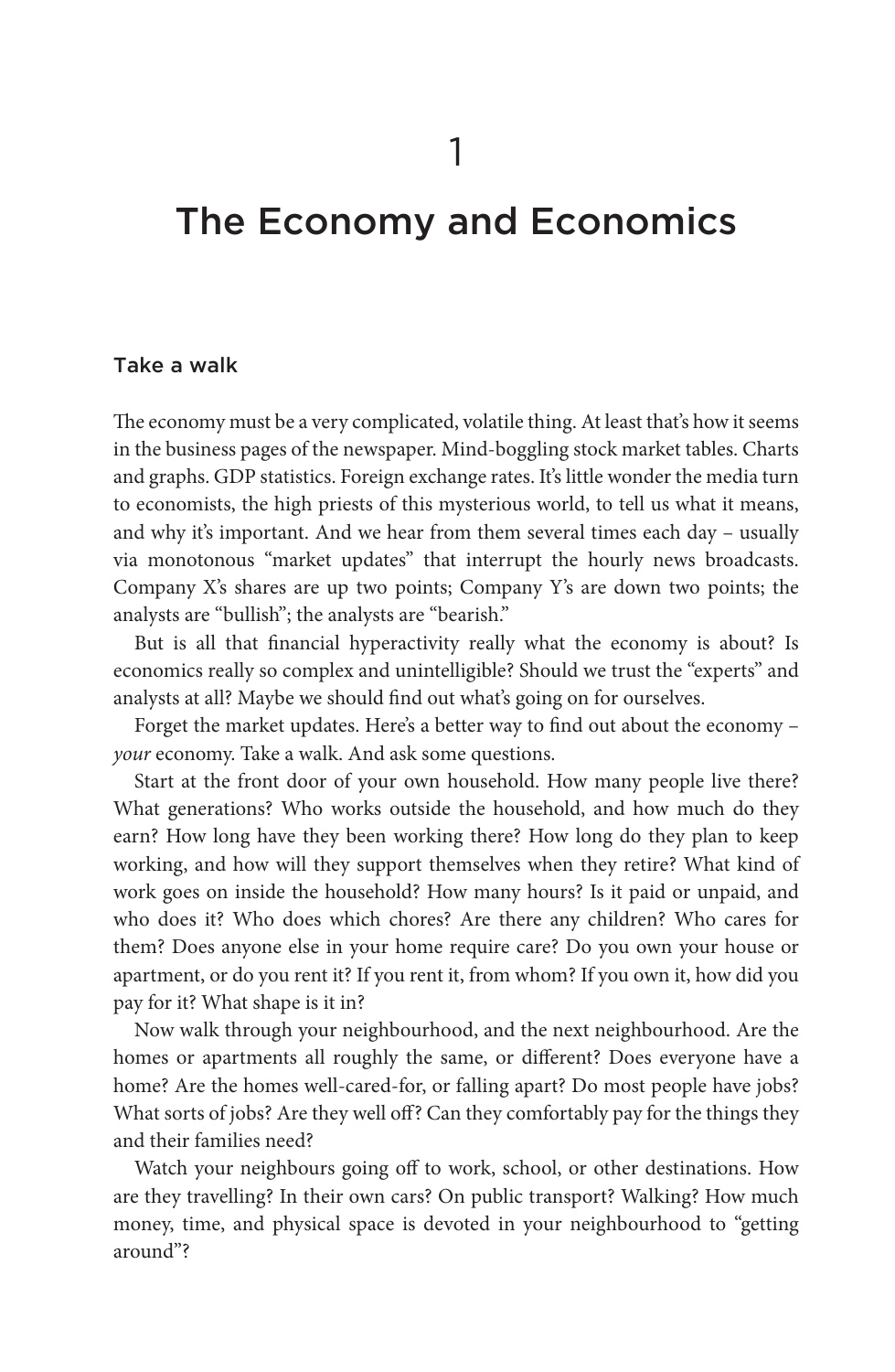Is there a school in your neighbourhood? A hospital? A library? Who pays for those buildings? Who works there? How do those public facilities compare with the private homes and businesses around them? Are they newer, or older? Nicer, or shabbier? Is there anywhere a person can go inside in your neighbourhood (other than their own home) without having to pay money or buy something?

Are the streets clean? If so, who cleaned them? Is the air fresh or smoggy? Are there any parks in your neighbourhood? Is there anywhere to play? Can people in your neighbourhood safely drink the water from their taps? How much do they pay for that water? And to whom?



Walk through the nearest shopping district. What kinds of products are displayed in the windows? Were any of them produced locally (say, within 100 miles of your home)? Elsewhere in your country? In another country? Can your neighbours afford what they buy? Are they usually happy with their purchases, or disappointed? Do they pay with cash, bank cards, or credit cards?

Now walk to a local bank branch and see what's happening inside. Compare what you see (deposits, withdrawals, home loans) with the activities you read about in the business pages of the newspaper (leveraged buyouts, financial speculation, foreign exchange). Which matters more to day-to-day life in your neighbourhood?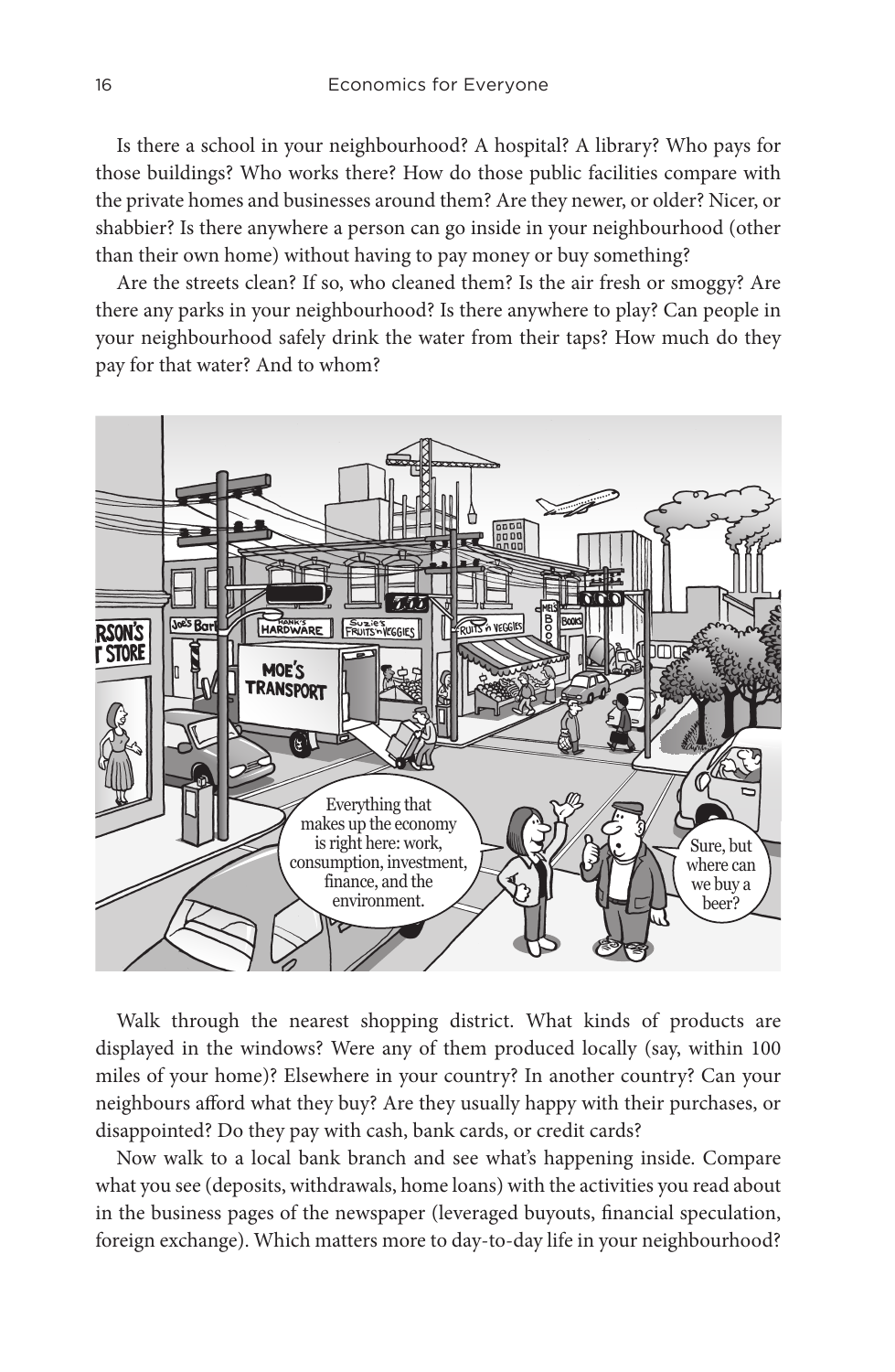This is a good time to stop at a café. Pull out a pencil and paper. List your approximate monthly income. Then list how much of it goes to the following categories: rent or mortgage (including utilities); income taxes; car payments or public transport; groceries; other "stuff" (merchandise); and going out (entertainment). Can you comfortably pay your bills each month? Do you regularly save? Is your income higher than it was five years ago, lower, or about the same? Has your income increased faster than the prices of the things you buy? If you had a little more income, what would you do with it? If you walked back to that bank and asked for a loan, would they give you one?

Apart from the places we've mentioned (schools, stores, and banks), what other workplaces are visible in your neighbourhood? Any factories? What do they produce, and what shape are they in? Any professional or government offices? Other services? Can you see any office buildings from your neighbourhood? Who works there? Can you guess what they do? Imagine the conditions in those offices (spaciousness, quality of furnishings, security, caretaking), and compare them to conditions inside your local school. Which would be a nicer place to spend time?

Have any new workplaces opened up recently in your neighbourhood? If so, what do they do? Or did you see any businesses that have closed down? Did you see any "help wanted" signs posted in local workplaces? What kinds of jobs were they advertising for?

Now you can return home. Congratulations! You've done a lot more than just take a stroll. You've conducted a composite economic profile of your own community. It has no statistics, charts, or graphs (though you could add those if you wish, with a bit of work at the local library). Nevertheless, just by walking around your neighbourhood, asking questions, and taking notes, you have identified the crucial factors determining economic affairs in your community:

- **Work** Who works? Who works inside the home, and works outside the home? Are they employed by someone else (and if so, who?), or do they work for themselves? Do they get paid, and if so, how much? What tools do they use? Are they productive and efficient? Is it hard to find a job?
- • **Consumption** What do people need to buy, in order to stay alive? What do they wish for, to make their lives better? Can they afford it all?
- • **Capital and Investment** What kinds of tools and technology do people use in their work? And who buys them? Private companies and public agencies must spend money maintaining and expanding their facilities and workplaces (this is called investment), or else the economy (and your neighbourhood) goes quickly downhill. Is that happening? Or is the state of these different "tools" being run down?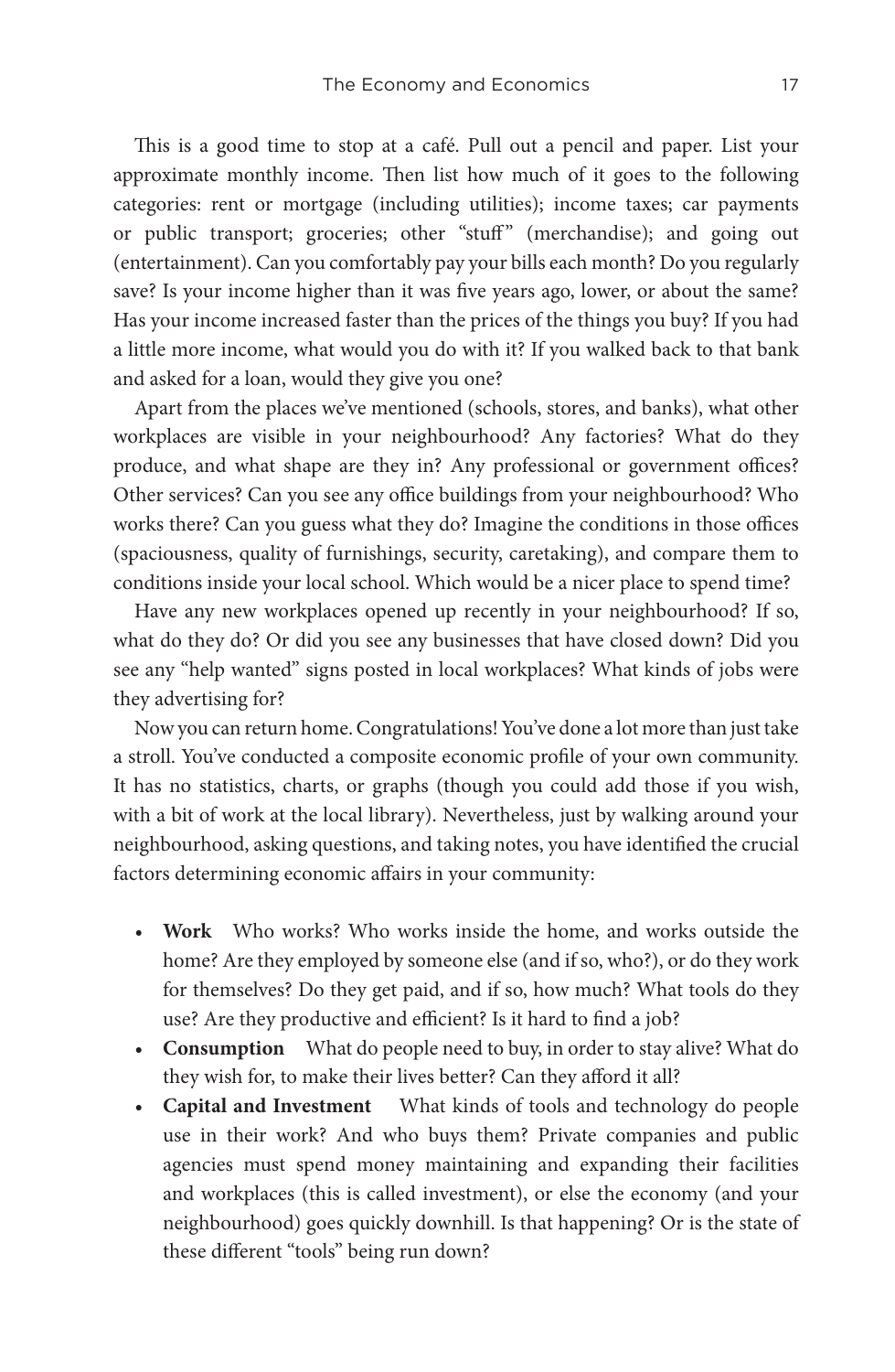- • **Finance** Most economic activity (but not all) requires money. Where do people get money? How is it created and controlled? Who gets to spend it? What do they spend it on?
- • **Environment** Everything we do in the economy requires space, air, and inputs of natural materials. What's the state of the natural environment in your neighbourhood? Is it valued by the community, or taken for granted? Are there strict rules regarding pollution, dumping, and land use? Or can people and businesses treat the environment as they please?

These are the building blocks from which the most complicated economic theories are constructed: work, consumption, capital (or "tools"), finance, and the environment. And they are all visible, right there in your neighbourhood. As we go through this book, we will build a simple but informative economic "map" that includes all of these elements.

Don't ever believe that economics is a subject only for "experts." The essence of economics is visible to everyone, right there in your own 'hood. Economics is about life – *your* life.

## What is the economy?

The economy is simultaneously mystifying and straightforward. Everyone has experience with the economy. Everyone participates in it. Everyone knows something about it – long before the pinstripe-wearing economist appears on TV to tell you about it.

The forces and relationships you investigated on your walk are far more important to economic life than the pointless ups and downs of the stock market. Yet our local economic lives are nevertheless affected (and disrupted) by the bigger and more complex developments reported in the business pages.

At its simplest, the "economy" simply consists of all the work that human beings perform, in order to produce the things we need and use in our lives. (By work, we mean all productive human activity, not just employment; we'll discuss that distinction later.) We need to organize and perform our work (economists call that **PRODUCTION**). And then we need to divide up the fruits of our work (economists call that **DISTRIBUTION**), and use it.

What kind of work are we talking about? Any kind of work is part of the economy, as long as it's aimed at producing something we need or want. Factory workers, office workers. Executives, farmers. Teachers, nurses. Homemakers, homebuilders. All of these people perform productive work, and all of that work is part of the economy.

What do we produce when we work? Production involves both goods and services. Goods are tangible items that we can see and touch: food and clothes,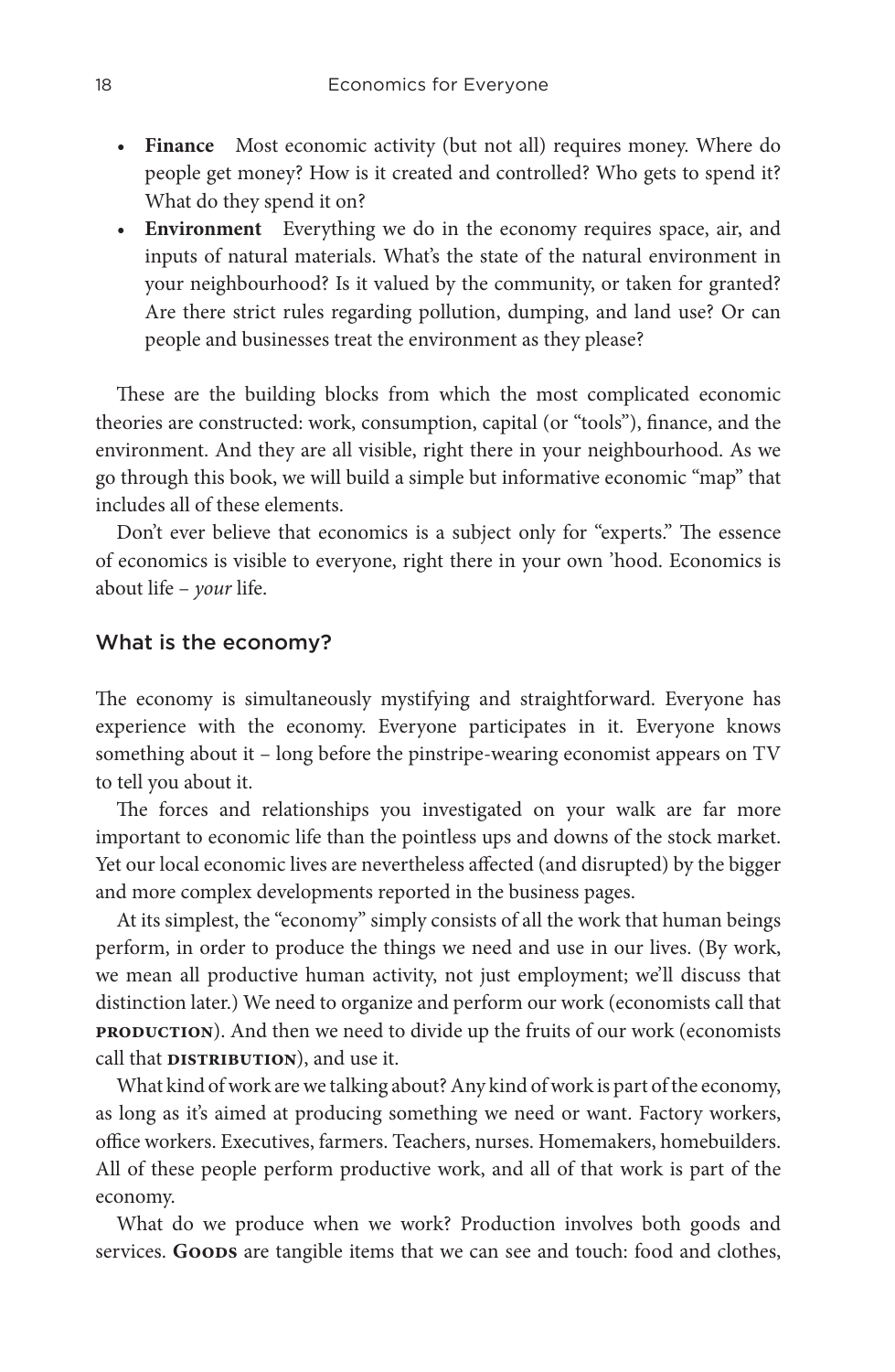houses and buildings, electronics and automobiles, machines and toys. **Services** are tasks that one or several people perform for others: cutting hair and preparing restaurant meals, classroom instruction and brain surgery, transportation and auditing.

Where do we perform this work? Productive work occurs almost everywhere: in private companies, in government departments and public agencies. Work also occurs in the home. In cities, in towns, on farms, and in forests.

Why do we work? We must survive, and hence we require the basic material needs of life: food, clothing, shelter, education, medical care. Beyond that, we want to get the most out of our lives, and hence we aim for more than bare-bones subsistence. We want a greater quantity, and a greater variety, of goods and services: for entertainment, for travel, for cultural and personal enrichment, for comfort, for meaning, for security. We may also work because we enjoy it. Perversely for economists (most of whom view work solely as a "disutility"), most people are happier when they have work to do – thanks to the social interaction, financial well-being, and self-esteem that good work provides.

How do we distribute, and eventually use, the economic pie we have baked together? In many different ways. Some things are produced directly for our own use (like food grown in a garden, and then cooked in a household kitchen). Most things we must buy with money. We are entitled to consume certain products – like walking down a paved street, listening to the radio, or going to a public school – without directly paying anything. Importantly, some of what we produce must be re-invested (rather than consumed), in order to allow for more economic activity in the future.

So when you think about the "economy," just think about work. What work do we do? What do we produce? And what do we do with what we've produced?

#### The economy and society

The economy is a fundamentally *social* activity. Nobody does it all by themselves (unless you are a hermit). We rely on each other, and we interact with each other, in the course of our work.

It is common to equate the economy with private or individual wealth, profit, and self-interest, and hence it may seem strange to describe it as something "social." Indeed, free-market economists adopt the starting premise that human beings are inherently selfish (even though this assumption has been proven false by sociobiologists and anthropologists alike).

In fact, the capitalist economy is not individualistic at all. It is social, and in many ways it is cooperative. The richest billionaire in the world couldn't have earned a dollar without the supporting roles played by his or her workers, suppliers, and customers. There's no such thing as a "self-made" millionaire or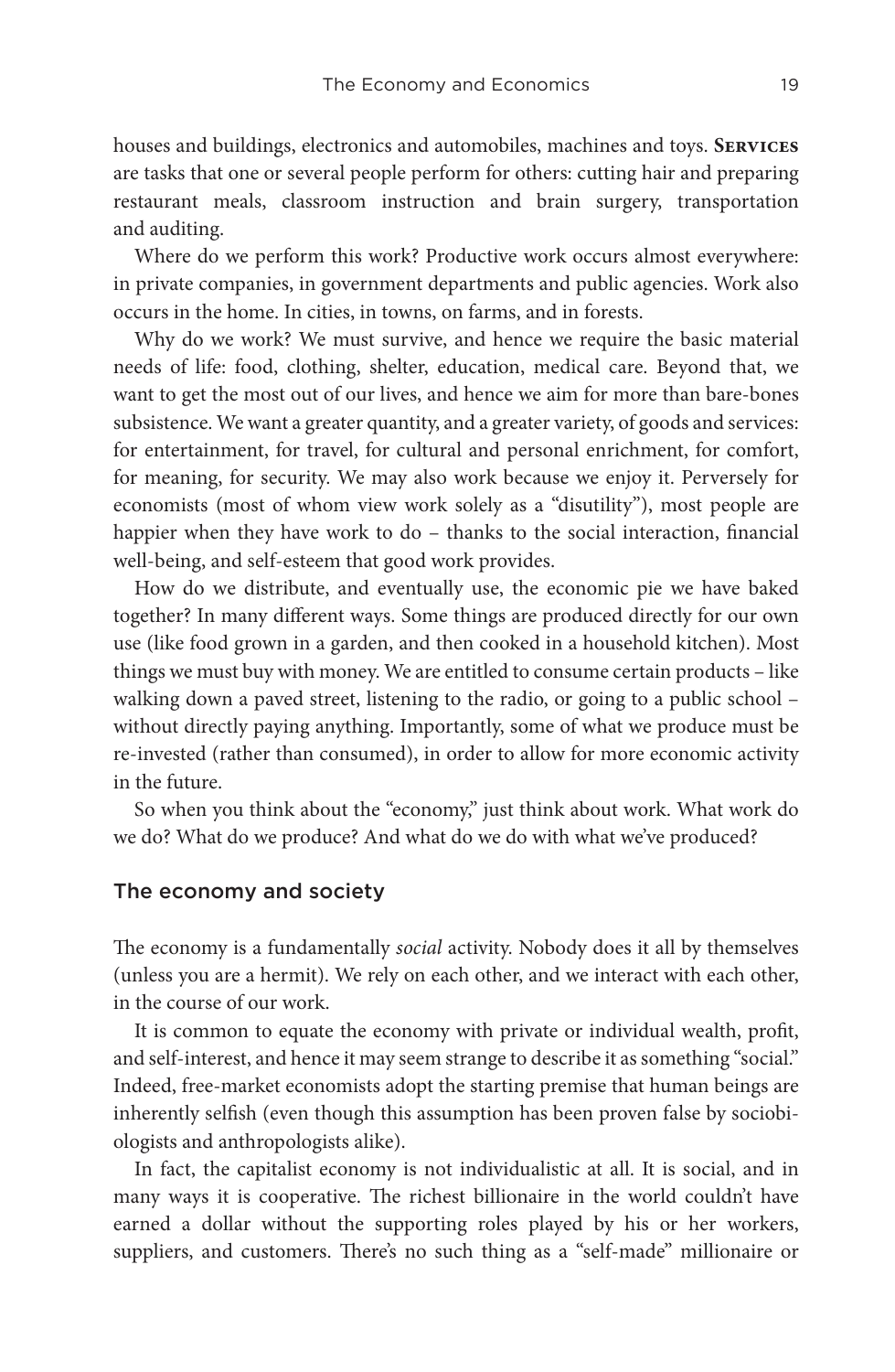## Economics Matters

"The mode of production of material life determines the social, political and intellectual life process in general."

Karl Marx, German philosopher and economist (1859).

"It's the economy, stupid."

James Carville, political advisor to US President Bill Clinton (1992).

billionaire: every one of them needed other people to play their required roles (as workers, suppliers, or customers) in order for them to become so rich. Indeed, our economic lives are increasingly intertwined with each other, as we each play our own little roles in a much bigger picture. That's why most of us live in cities (where the specialized, collective nature of the economy is especially visible). And that's how we can interact economically with people in other countries, thousands of miles away.

So the economy is about work: organizing it, doing it, and dividing up and making use of its final output. And in our work, one way or another, we always work (directly or indirectly) with other people.

The link between the economy and society goes two ways. The economy is a fundamentally social arena. But society as a whole depends strongly on the state of the economy. Politics, culture, religion, and international affairs are all deeply influenced by the progress of the economy. Governments are re-elected or turfed from office depending on the state of the economy. Family life is organized around the demands of work (both inside and outside the home). Being able to comfortably support oneself and one's family is a central determinant of happiness.

So the economy is an important, perhaps even dominant, force in human development. That doesn't mean that we should make "sacrifices" for the sake of the economy – since the whole point of the economy is to meet our material needs, not the other way around. And it certainly doesn't mean that we should grant undue attention or influence to economists. But it does mean that we will understand a great deal about human history, current social reality, and our future evolution as a species, when we understand more about economics.

### What is economics?

Economics is the study of human economic behaviour: the production and distribution of the goods and services we need and want. Hence, economics is a social science, not a physical science. (Unfortunately, many economists are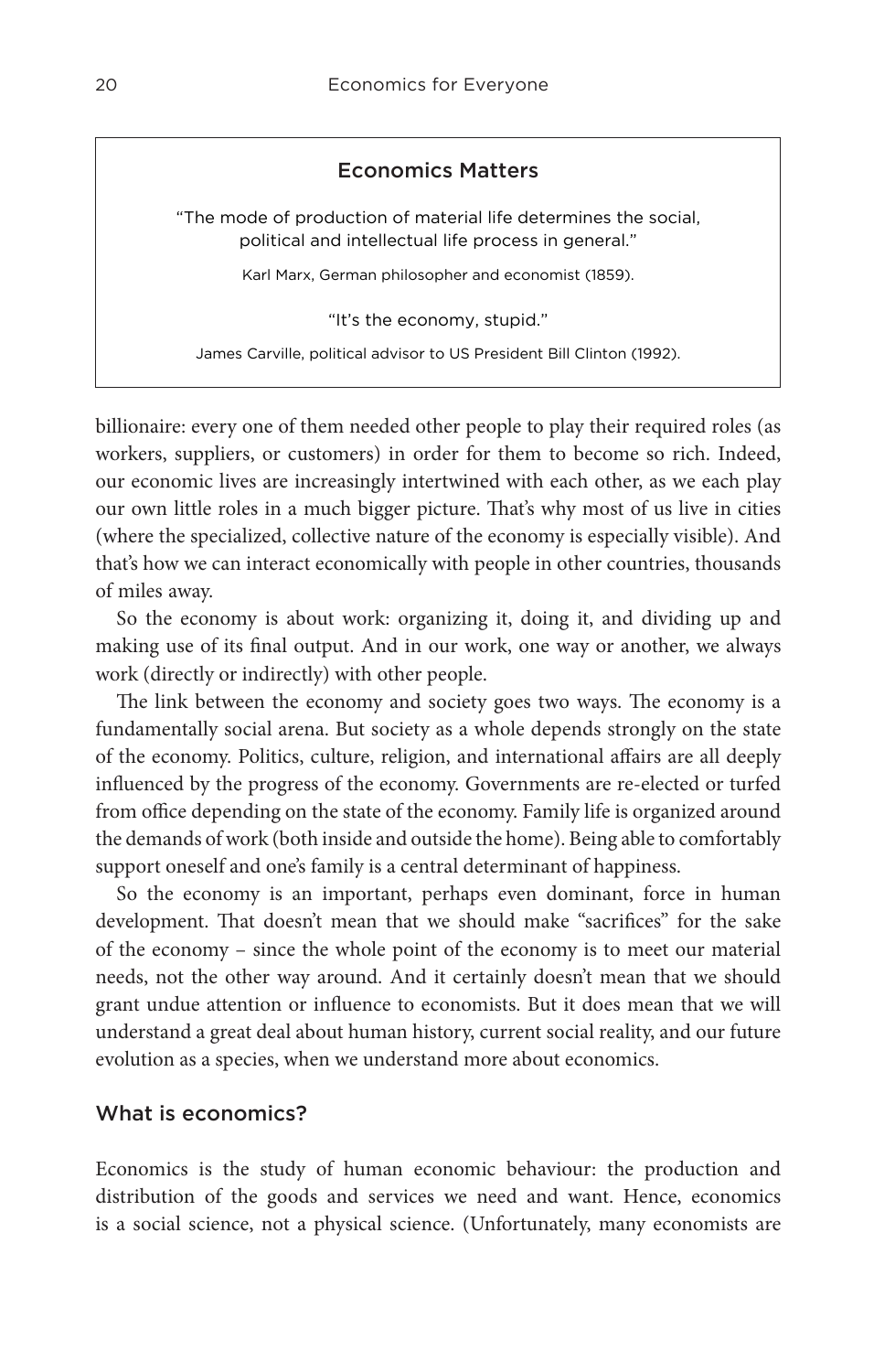confused on this point! They foolishly try to describe human economic activity with as much mechanical precision as physicists describe the behaviour of atoms.)

Economics encompasses several sub-disciplines. Economic history; money and finance; household economics; labour studies and labour relations; business economics and management; international economics; environmental economics; and others. A broad (and rather artificial) division is often made between **microeconomics** (the study of the economic behaviour of individual consumers, workers, and companies) and **macroeconomics** (the study of how the economy functions at the aggregate level).

This all seems relatively straightforward. Unfortunately, the dominant stream in modern economics (**neoclassical economics**, which we'll discuss more in Chapter 4) makes it more complicated than it needs to be. Instead of addressing broad questions of production and distribution, neoclassical economics focuses narrowly on *markets* and *exchange*. The purpose of economics, in the neoclassical mindset, was defined by one of its founders (Lord Lionel Robbins) back in 1932, in a definition that is still taught in universities today:

"Economics is the science which studies human behaviour as a relationship between given ends and scarce means which have alternative uses."

Embedded in this definition is a very peculiar (and rather dismal) interpretation of economic life. Scarcity is a normal condition. Humans are "endowed" with arbitrary amounts of useful resources. By trading through markets, they can extract maximum well-being from that arbitrary endowment – just like school kids are happier when they can trade their duplicate superhero cards with one another in the playground. An "efficient" economy is one which maximizes, through exchange, the usefulness of that initial endowment – regardless of how output is distributed, what kinds of things are produced, or how rich or poor people are at the end of the day. (This curious and narrow concept of efficiency is called **allocative efficiency**.)

As we'll learn later in this book, by defining the fundamental economic "question" in this particular way, neoclassical economics misses many important economic issues related to production, innovation, development, and fairness. Its dour emphasis on scarcity as a natural and permanent condition also leads to an inherent receptiveness to policies of **austerity** and belt-tightening.

I prefer to keep economics more simple, immediate, and concrete. We'll stick with a much broader definition of economics: the study of how humans work, and what we do with the fruits of our labour. Part of this involves studying markets and exchange – but only part. Economics also involves studying many other things: history, technology, tradition, family, power, and conflict.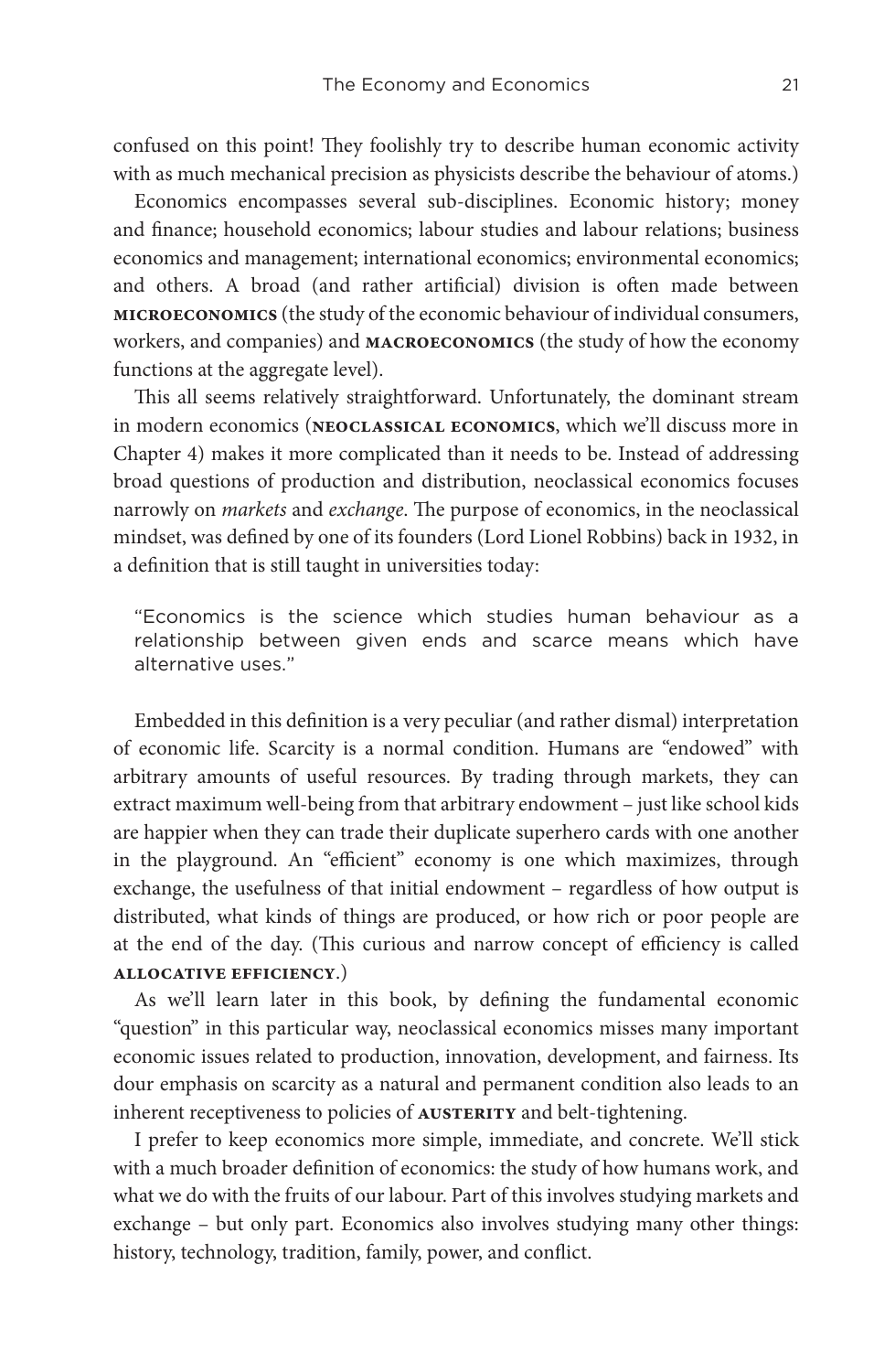#### Economics and politics

Economics and politics have always gone hand-in-hand. Indeed, the first economists called their discipline "political economy." The connections between economics and politics reflect, in part, the importance of economic conditions to political conditions. The well-being of the economy can influence the rise and fall of politicians and governments, even entire social systems.

But here, too, the influence goes both ways. Politics also affects the economy – and economics itself. The economy is a realm of competing, often conflicting interests. Determining whose interests prevail, and how conflicts are managed, is a deeply political process. (Neoclassical economists claim that anonymous "market forces" determine all these outcomes, but don't be fooled: what they call the "market" is itself a social institution in which some people's interests are enhanced at the expense of others'.) Different economic actors use their political influence and power to advance their respective economic interests. The extent to which groups of people tolerate economic outcomes (even unfavourable ones) also depends on political factors: such as whether or not they believe those outcomes are "natural" or "inevitable," and whether or not they feel they have any power to bring about change.

Finally, the social science which aims to interpret and explain all this scrabbling, teeming behaviour – economics – has its own political assumptions and biases. In Chapter 4 we'll review how most economic theories over the years have been motivated by political considerations. Modern economics (including this book!) is no different: economics is always a deeply political subject.

#### Measuring the economy

GROSS DOMESTIC PRODUCT (GDP) is the most common way to measure the economy. But beware: it is a deeply flawed measure. GDP adds up the value of all the different goods and services that are produced *for money* in the economy. GDP is thus one measure of the total value of the work we do – but only the work we do for money.

In the private sector of the economy, GDP adds up the market prices of everything that's bought and sold. In the public and non-profit sectors, it is based on the cost of everything that's produced. In both cases, statisticians must deduct the costs of the many inputs and supplies purchased in any particular industry, from the total output produced by that industry. (This is so that we don't double-count the work that went into all those inputs.) In this way, GDP is designed to only include the **value added** by new work at each stage of production.

An obvious drawback of GDP is that it excludes the value of work that is *not* performed for money. This is a highly arbitrary and misleading exclusion. For example, most people perform unpaid chores in their households, and many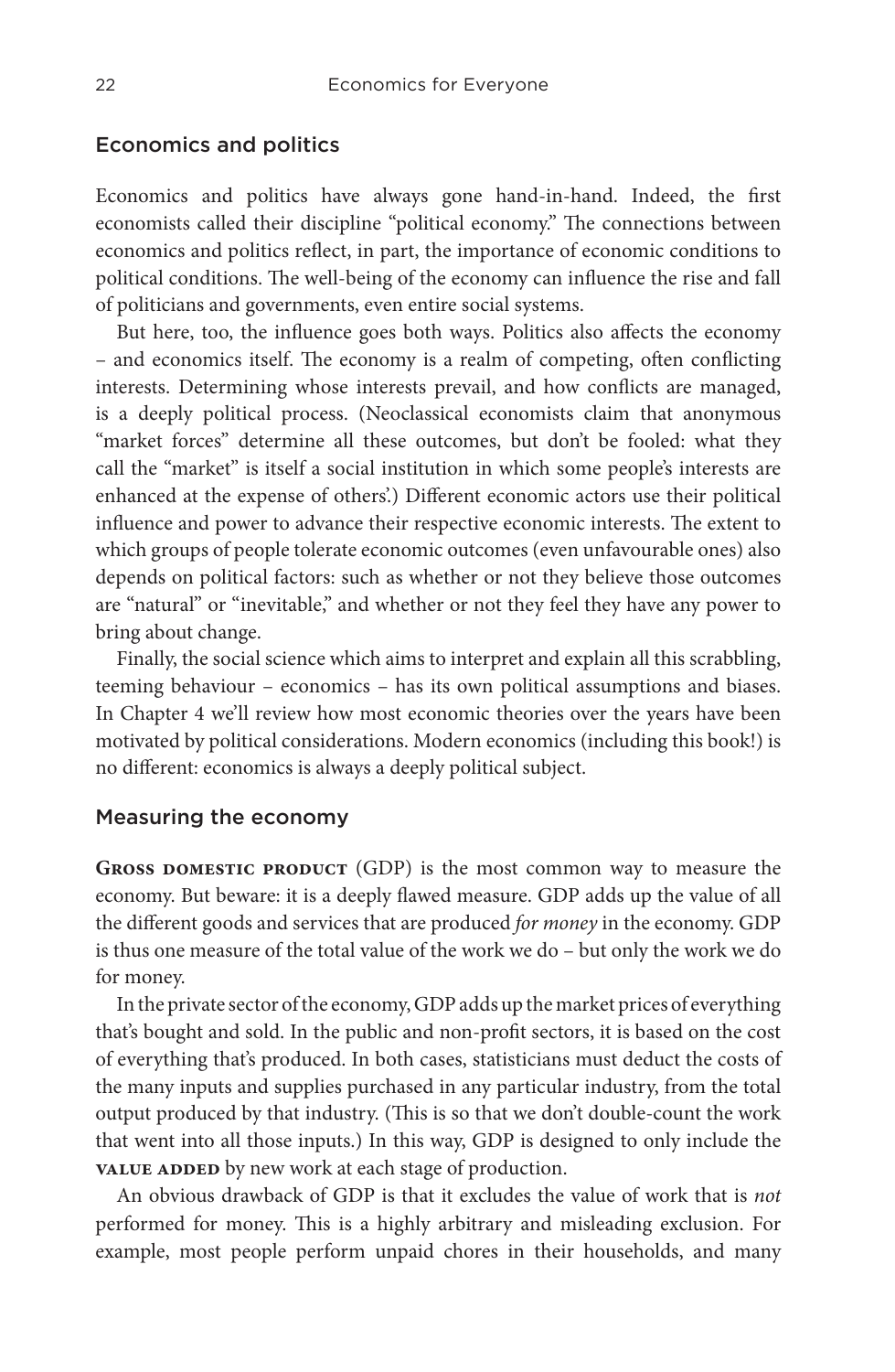must care for other family members (especially children and elders). Some of this household work can be "outsourced" to paid help: cleaners, nannies, and restaurants (the richer you are, the more you can outsource). In this case it is included in GDP. But if you "do it yourself," then it doesn't count! Volunteer work and community participation are other forms of valuable, productive work excluded from GDP.

This phony distinction has big consequences for how we measure the economy. Unfortunately, things that we measure often take on extra importance (with the media, and with policy-makers), purely because they *can* be measured. GDP underestimates the total value of work performed in the economy, and hence misjudges our productivity. It undervalues the unpaid work done within our homes and our communities. Because of sexism at home and in the workplace, most of that unpaid work is done by women; hence, GDP underestimates the economic contribution of women.

It's especially misguided to interpret GDP as a measure of human well-being. We've seen that there are many valuable things that are not included in GDP. On the other hand, many of the goods and services that *are* counted in GDP are utterly useless, annoying, or even destructive to human well-being – like dinner-hour telephone solicitations, many pharmaceuticals, excess consumer packaging, and armaments production. Moreover, just because a society produces more GDP is never a guarantee that most members of society will ever receive a bigger amount of it.

So we must be cautious in our use of GDP statistics, and we must never equate GDP with prosperity or well-being.

Despite these caveats, GDP is still an important and relevant measure. It indicates the value of all production that occurs for money. This is an important, appropriate piece of information for many purposes. (For example, the ability of governments to collect taxes depends directly on the money value of GDP.) We need to understand the weaknesses of GDP, and supplement it with other measures. Above all, we must remember that expanding GDP is never an end in itself. At best, properly managed, it can be a means to an end (the goal of improving human well-being). Indeed, there is a positive but imperfect relationship between GDP and human welfare (see box). This suggests that we need to be concerned with how much we produce, but just as concerned with what we use it for.

To be meaningful, GDP figures must take several additional factors into account. If the apparent value of our work grows purely because of **INFLATION** (which is a general increase in the prices of *all* goods and services), then there hasn't been any actual improvement in the economy. Therefore we distinguish between **nominal** GDP (measured in dollars, pounds, or euros) and **real** GDP (which deducts the effect of inflation). There are many other economic variables (such as wages and interest rates) for which this distinction between nominal and real values is also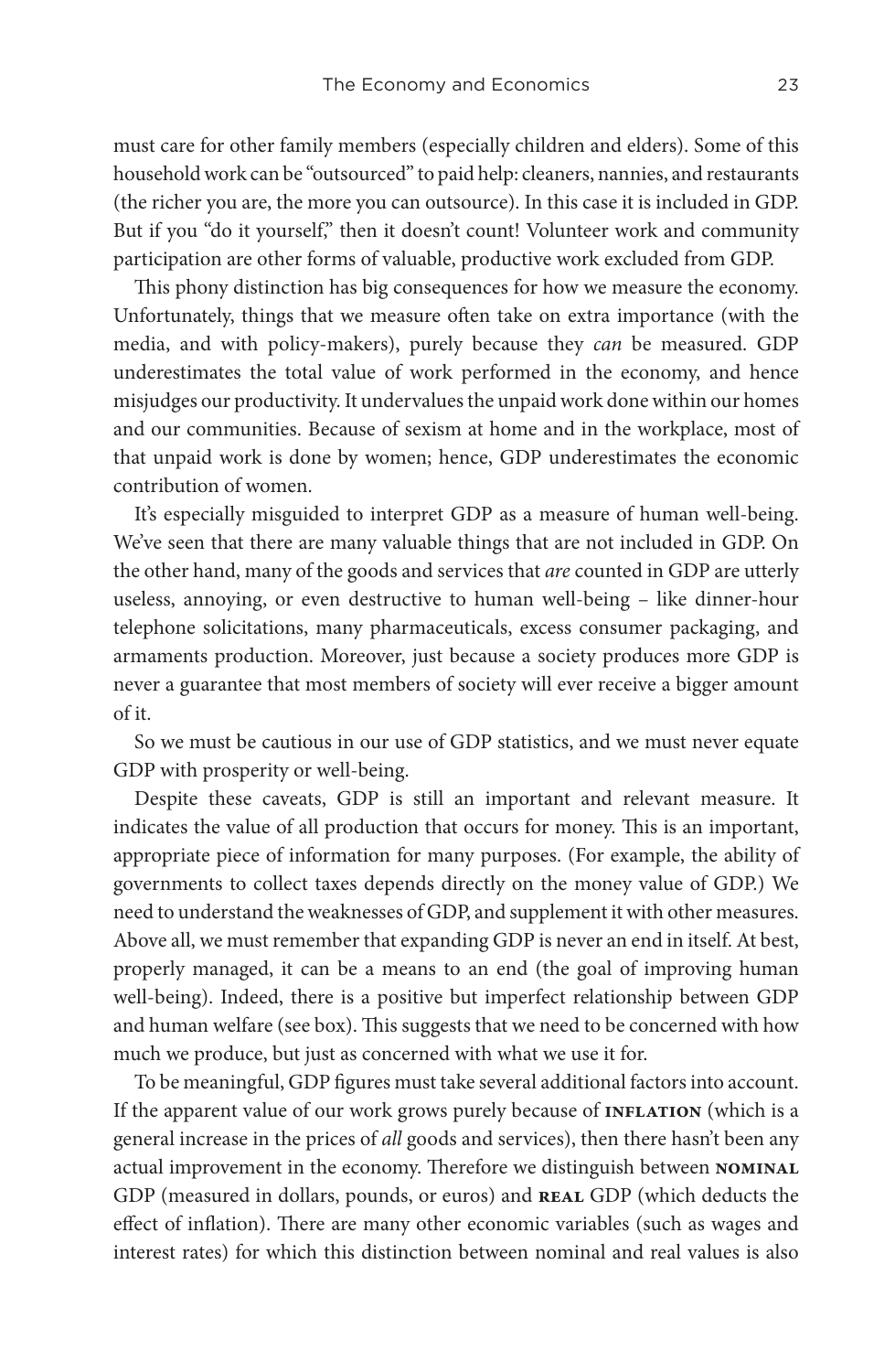# GDP and Human Well-Being

The United Nations Development Program produces an annual ranking of countries according to their "human development." The UN defines human development on the basis of three key indicators: GDP per capita, life expectancy, and educational attainment. We've already seen that GDP is a highly misleading measure. The UN approach tries to broaden that by including two other criteria (health and education), but it is still far from perfect. It attaches value to GDP, but attaches no value to social equity, leisure time, and other important human goals.

Nevertheless, it is interesting to compare the ranking of countries according to human development, with their ranking according to GDP. In general, countries with high human development also have high levels of GDP per capita (partly because GDP is itself one of the three variables used to calculate the index, but also because higher GDP allows a society to devote more resources to health and education). This indicates that economic development (increasing both the amount and the quality of production over time) is indeed very important to standard of living.

However, the link between GDP and human development is not perfect. Some countries rank higher in the UN list than they do on the basis of GDP alone. This indicates they are more efficient at translating GDP into genuine human welfare (usually thanks to extensive public services, financed with high taxes). On the other hand, countries which rank lower on the UN list than in the GDP standings are relatively ineffective at translating GDP into well-being; many of these countries have relatively low taxes, weak public programs, and large gaps between rich and poor (reflected In low living standards for most people).

Table 1.1 summarizes the key human development statistics for selected countries, from the UN's 2014 report. High-tax Norway (where government spends over 50 percent of GDP on public programs) ranks first. Low-tax America ranks fifth (despite having the third-highest GDP in the world); its life expectancy is the lowest of any developed country. For each country, the difference between its GDP rank and its human development rank is an indicator of its success at translating GDP into genuine well-being; this difference is reported in the fourth column. A positive score in this column indicates that a country makes the most of its GDP; a negative score indicates the opposite. Tiny Georgia – which ranks 106th according to income, but 70th according to human development – does more, given its GDP, to improve human welfare than any other country in the world. Sri Lanka, Argentina, and Poland are other countries which "punch above their weight" according to human development. On the other hand, oil-rich Equatorial Guinea does the worst job of any country at channelling GDP into well-being: it ranks 34th according to income, but only 138th for human development. Iraq and South Africa also have very low human development rankings, despite relatively high GDP, primarily because of low life expectancy and a very unequal distribution of income.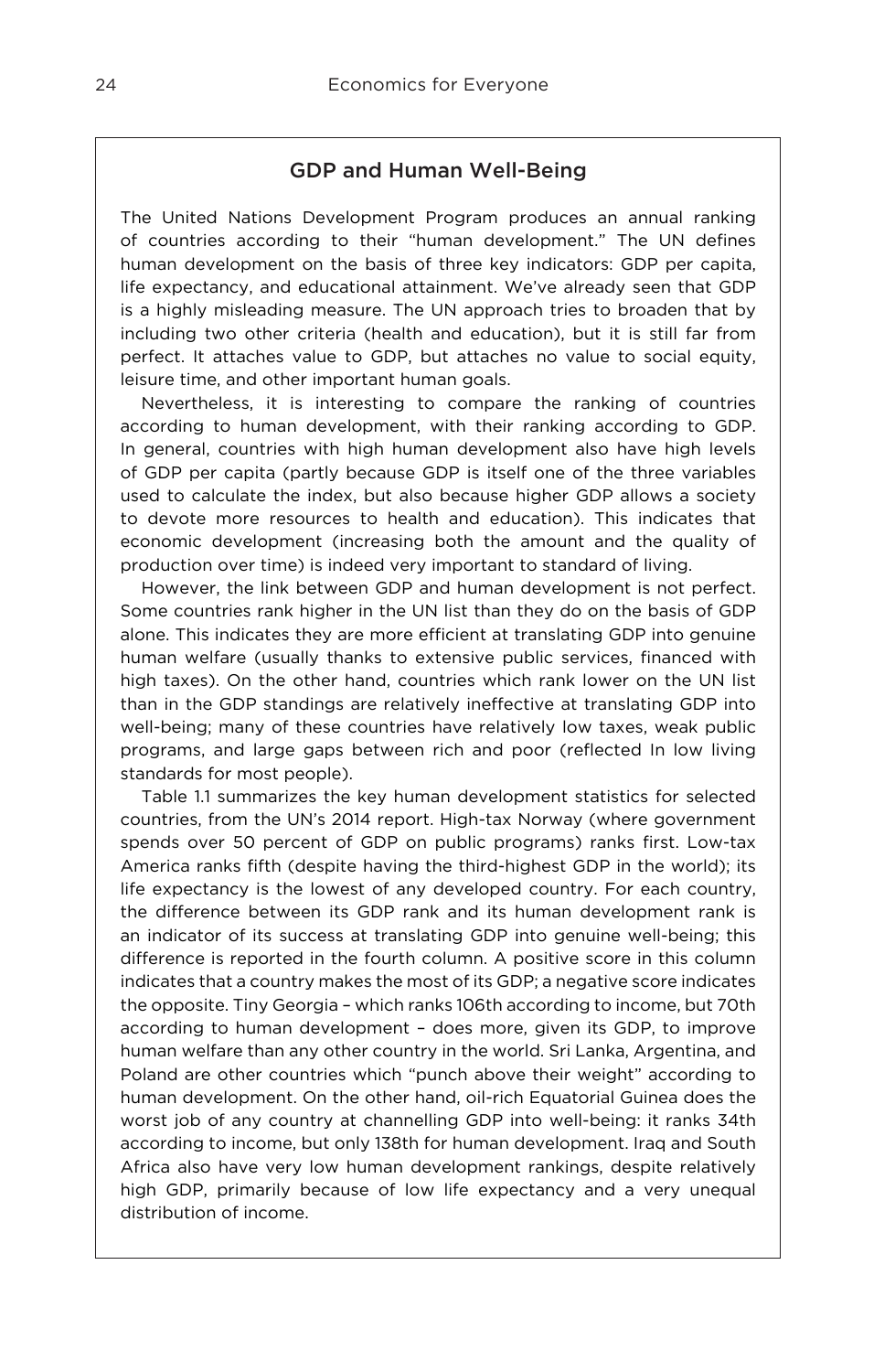| Country              | Human<br>Development<br>Index Rank*<br>(HDI) | <i>Income</i><br>Rank* | Income<br>Rank -<br>HDIRank <sup>†</sup> | Income per<br>Capita<br>(USS) | Life<br>Expectancy<br>(years) |
|----------------------|----------------------------------------------|------------------------|------------------------------------------|-------------------------------|-------------------------------|
| Norway               | 1                                            | 1                      | O                                        | \$63,909                      | 81.5                          |
| Australia            | $\overline{2}$                               | 11                     | 9                                        | \$41,524                      | 82.5                          |
| Switzerland          | 3                                            | 2                      | $-1$                                     | \$53,762                      | 82.6                          |
| Netherlands          | 4                                            | 8                      | 4                                        | \$42,397                      | 81.0                          |
| <b>United States</b> | 5                                            | 3                      | $-2$                                     | \$52,308                      | 78.9                          |
| Germany              | 6                                            | 5                      | $-1$                                     | \$43,049                      | 80.7                          |
| New Zealand          | 7                                            | 20                     | 13                                       | \$32,569                      | 81.1                          |
| Canada               | 8                                            | 10                     | $\overline{2}$                           | \$41.887                      | 81.5                          |
| China                | 81                                           | 78                     | $-3$                                     | \$11,477                      | 75.3                          |
| India                | 125                                          | 120                    | $-5$                                     | \$5,150                       | 66.4                          |
|                      | Selected Human Development "Over-Achievers"  |                        |                                          |                               |                               |
| Georgia              | 70                                           | 106                    | 36                                       | \$6,890                       | 74.3                          |
| Sri Lanka            | 73                                           | 93                     | 20                                       | \$9,250                       | 74.3                          |
| Argentina            | 39                                           | 53                     | 14                                       | \$17,297                      | 76.3                          |
| Poland               | 29                                           | 41                     | 12                                       | \$21,487                      | 76.4                          |
|                      | Selected Human Development "Under-Achievers" |                        |                                          |                               |                               |
| Equatorial<br>Guinea | 134                                          | 38                     | $-96$                                    | \$21,972                      | 53.1                          |
| Gabon                | 102                                          | 55                     | $-47$                                    | \$16,977                      | 63.5                          |
| Iraq                 | 110                                          | 67                     | $-43$                                    | \$14,007                      | 69.4                          |
| South Africa         | 108                                          | 74                     | $-34$                                    | \$11,788                      | 56.9                          |

\* Excluding city states and oil-producing monarchies.

† A positive score indicates better HDI ranking than GDP ranking.

Source: United Nations Development Program, *Human Development Report* (2014).

important. **economic growth** is usually measured by the expansion of real GDP. Economic growth usually consists of two components: an increase in the amount of work that is performed, and improvements in efficiency or **productivity** (that is, increases in the amount of output produced by each hour of that work).

A country's GDP could expand simply because its population was growing – but this does not imply the country is becoming more prosperous. This is important when comparing growth rates across countries. For example, in countries with near-zero population growth (such as Europe and Japan), even the slow growth of real GDP can translate into improved living standards; this is not the case where population is growing more quickly. Therefore, economists often divide GDP by population, to get a measure called **GDP per capita**. This, too, can be expressed in both nominal and real terms. Real GDP per capita is often used as a rough indicator of prosperity (and its growth over time) – although we must always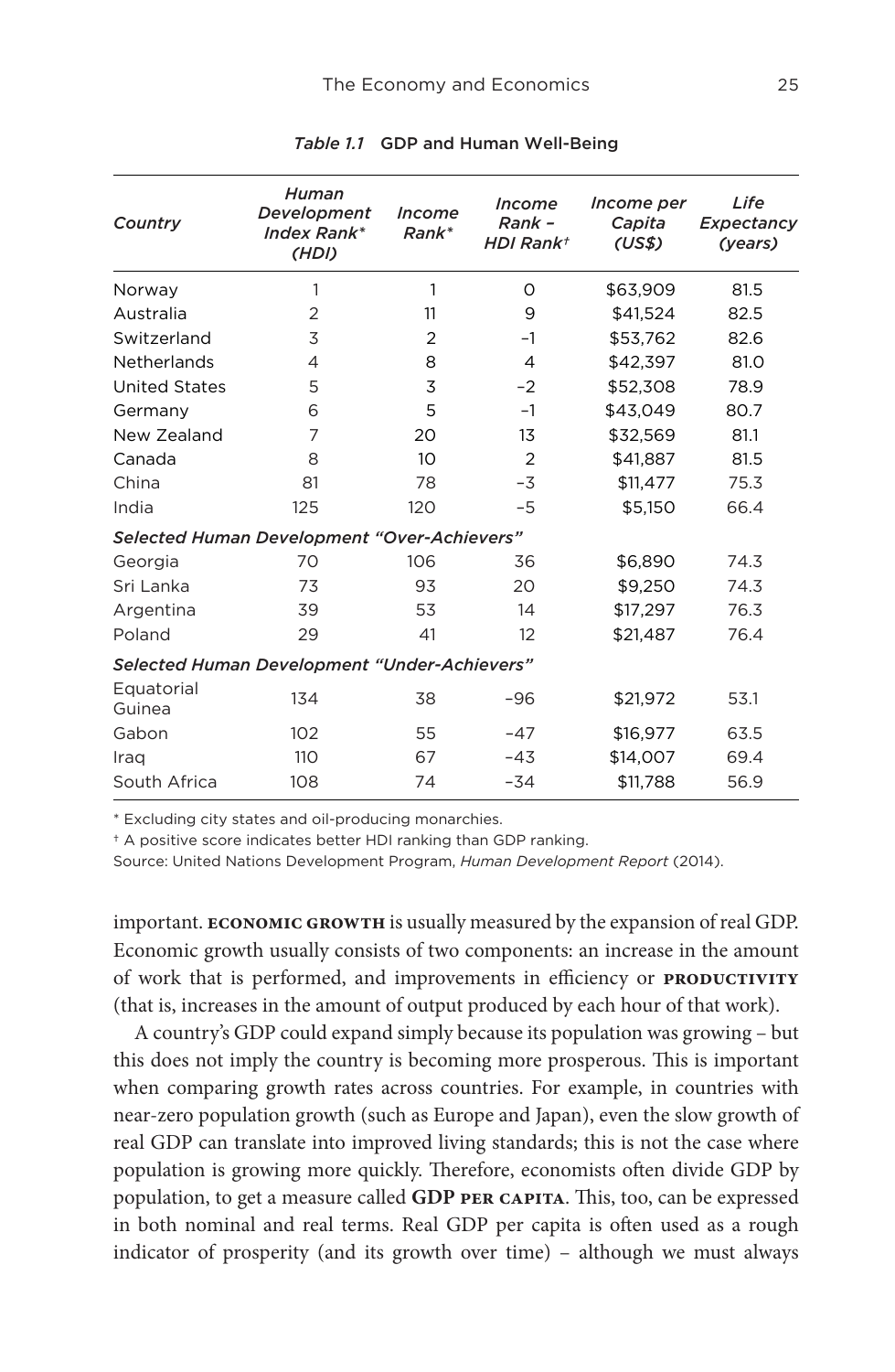remember that GDP excludes many valuable types of work, and says nothing about how production is distributed.

#### Growth: good or bad?

GDP equals the total value of all the goods and services produced for money in the economy, and increases in real GDP (adjusted to strip out the effects of inflation) are an indication of economic growth. Newspaper headlines report breathlessly on the latest GDP statistics, as if they were a bellwether for our overall economic health. But growth for growth's sake cannot be the end-goal of our economic activity. As we have seen, simply producing more GDP does not imply that we are producing the right stuff, dividing it fairly, or using it wisely.

Politicians like to boast about strong GDP growth. But the economy is not actually managed to maximize growth … far from it. In fact, as we will learn in coming chapters, it has been a central, deliberate goal of economic policy in recent decades to tightly restrict growth (in order to maintain a "healthy" pool of unemployed people, and thus keep a lid on wages). Economic growth since the late 1970s has been anemic at best across most advanced economies – and since the **global financial crisis** of 2008–09, it has been virtually nonexistent. While individual companies always strive to expand their sales and profits (to satisfy shareholders and boost executive bonuses), whether this translates into economy-wide growth depends on the overall state of affairs (including whether governments and their agencies, like **CENTRAL BANKS**, actually want more growth).

And while some commentators pretend that growth is somehow our overarching economic goal, others have concluded that economic growth itself is actually the enemy. Particularly among those rightly concerned with the environmental side-effects of economic activity, there is a common view that if we restrict or even halt economic growth, then pollution, climate change, and other environmental problems would be abated. We will discuss the relationships between the economy and the environment in detail in Chapter 16. But in general I think it is misplaced to blame economic growth, in and of itself, for environmental problems. Some types of economic activity clearly harm the environment, but some do not – and some types of work, obviously, are good for the environment (like building green energy and public transit systems, cleaning up toxic waste sites, and others). The issue is not how much work we are collectively performing, but what we are doing, how, and what our output is used for.

Moreover, while growth in its own right does not necessarily make us better off, many economic and social problems clearly get worse when the economy stops growing. Unemployment rises, since there is not enough work for everyone who needs it. (Due to ongoing productivity growth, even a stable level of real GDP over time will translate into ever-fewer jobs.) Incomes fall for many in society,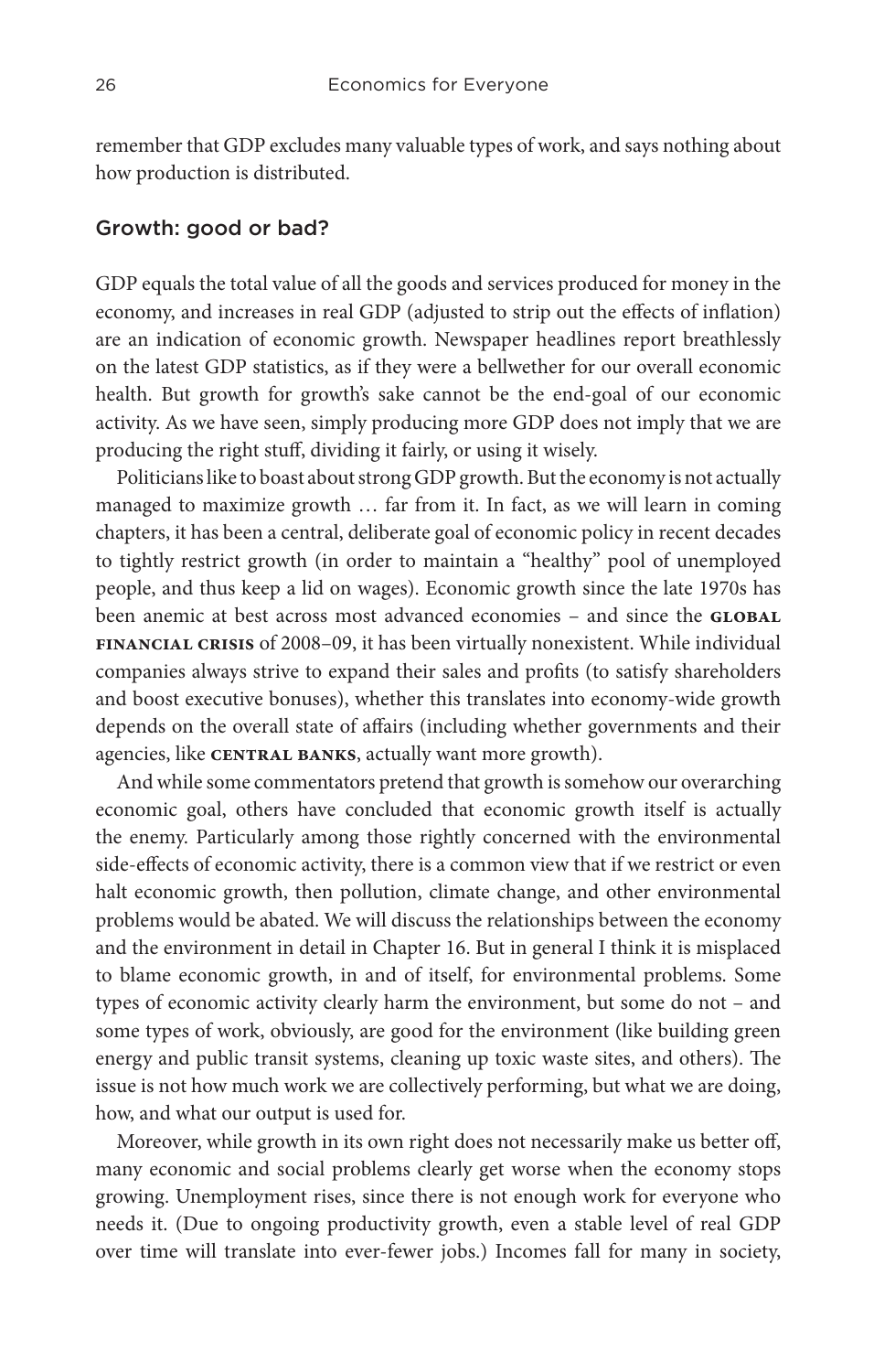making it harder to make ends meet. And inequality gets worse. In fact, whenever economic growth rates are low relative to the rates of profit generated on financial wealth, there is a powerful tendency for more wealth to become concentrated in the hands of very rich households. (This mechanism was effectively highlighted by the French economist Thomas Piketty in his important 2014 book, *Capital in the Twenty-First Century*.) Even from an environmental perspective, it is not clear that stopping growth (at least under the current rules of the game) makes things better.

The growth rates reported in quarterly GDP statistics are ultimately a by-product of decisions made by powerful economic players: mostly private companies in our economy, influenced by governments and (somewhat) by worker attitudes and public opinion. Our economic system today is not managed to maximize growth: if it was, it would look very different than it does today, and everyone who wanted a job could have one. In reality, the economy is managed to maximize the profits and power of private companies, and the well-off people who own them. Our goal is to find ways to challenge that power, and in so doing alter the criteria on which all economic activity is undertaken. We should be performing work not because it is profitable, but because it is useful. And there is plenty of useful work that needs to be done in our society: caring for each other, caring for the environment, producing the goods and services necessary for us all to lead a rich, full life (and ensuring we have enough leisure time to enjoy the fruits of our labour). Performing all that necessary work would add to our GDP, no doubt about it. But so long as we are doing more good things with our work, and fewer destructive, that should be beneficial, both socially and environmentally.

For those reasons, this book does not generally talk about economic growth as either a goal, or as something to be avoided. What shows up as economic growth in the GDP statistics is merely a consequence of other decisions made across the economy (and in the present economy, those decisions are made by companies and governments concerned mostly with maximizing profits). Instead of focusing on growth (good or bad), I prefer to focus on work, quality of life, and sustainability. There is much work to be done, and billions of people who desperately need work to support themselves. So let's connect those dots – and design an economy that puts people to work, doing important things, in a way that benefits both human society and the natural environment.

#### What is a good economy?

Economics tries to explain how the economy works. But economists naturally wonder how to make it work *better*. This inherently requires the economist (and every citizen) to make value judgements about what kind of economy is more desirable. Most economists, unfortunately, are not honest about those value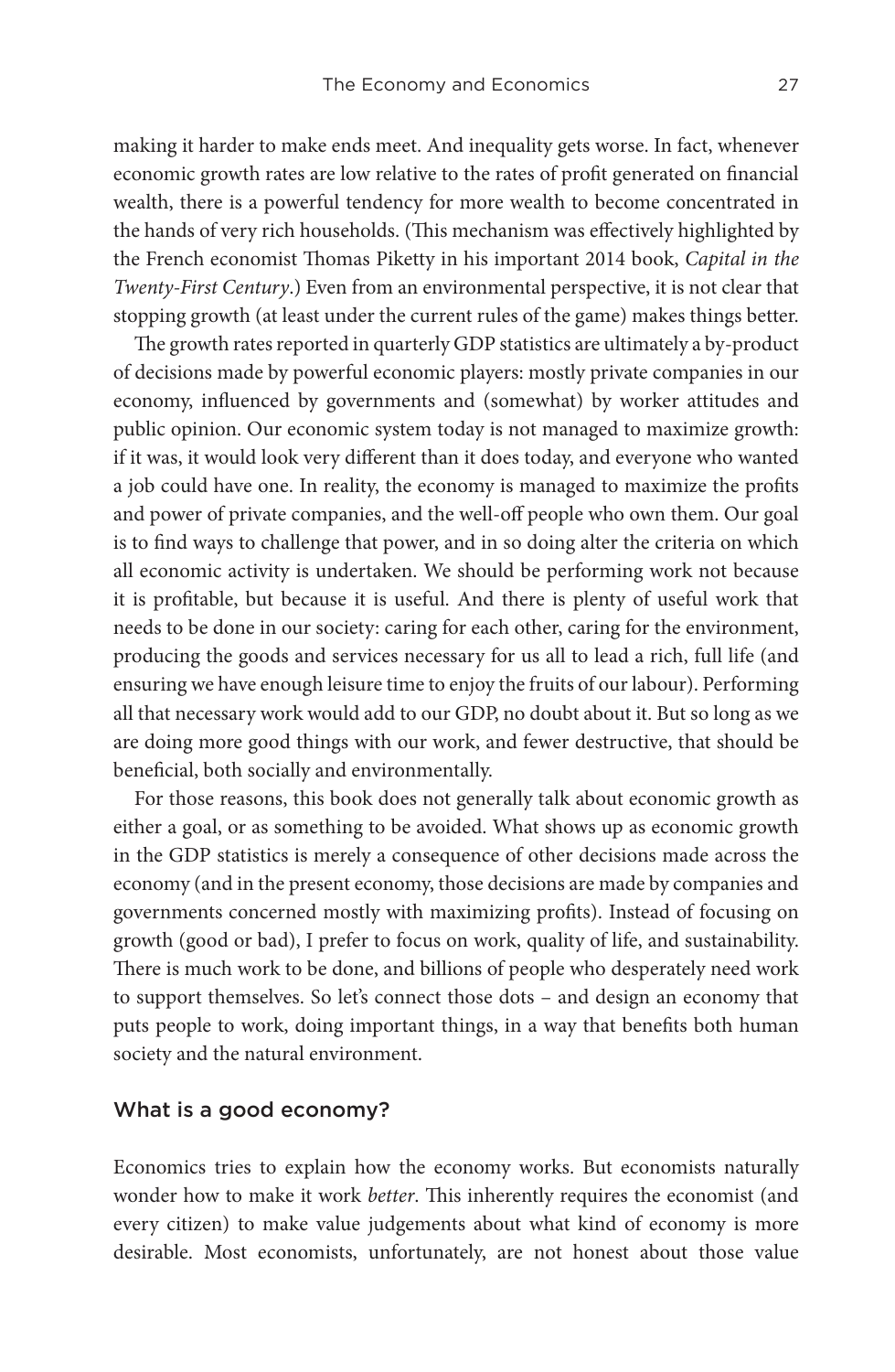judgements; they try to pretend that their profession is "scientific" and hence value-free, but this is a charade.

Deciding what economic goals to pursue will reflect the priorities and interests of different individuals, communities, and classes. It is an inherently subjective, political choice.

# You Write the Book: Economic Value Judgments

There is no objective or neutral way to evaluate the performance of an economy. Whether an economy works well depends on the goals and interests of the people it is supposed to serve. In addition to or instead of the seven criteria suggested in this chapter, specify one or more additional goals that you think an effective economic system should meet. In your judgment, what is a "good" economy? Send your Ideas to author@economicsforeveryone. com. We'll post several examples at www.economicsforeveryone.com.

Here is my list of key economic goals. In my view, the more of these goals an economy achieves, the better off people will be:

- 1. **Prosperity** An economy should produce enough goods and services to support its citizens and allow them to enjoy life to the fullest. Prosperity does not just mean having more "stuff." It means enjoying a good balance between private consumption, public services, and leisure time. (Incidentally, leisure time is another valuable thing that doesn't appear in GDP statistics.)
- 2. **Security** People should be confident that their economic conditions are reasonably stable. They shouldn't have to worry about being able to support themselves, to keep their homes, and to pass on decent economic opportunities to their children. The economic insecurity faced by billions of people today undermines their quality of life in concrete ways. Even people who may never lose their job or home, spend a great deal of time and energy worrying that they might. That fear is costly, and may lead to decisions that undermine economic performance and social well-being. By the same token, economic security – being able to sleep at night without worrying about your livelihood – is valuable in its own right.
- 3. **Innovation** Economic progress requires us to think continuously about how to make our work more effective and useful. This continuous improvement is called "innovation"; it includes imagining new goods and services (products), and better ways of producing them (processes). An economy should be organized in a way that promotes and facilitates innovative behaviour, or else it will eventually run out of creative energy and forward momentum.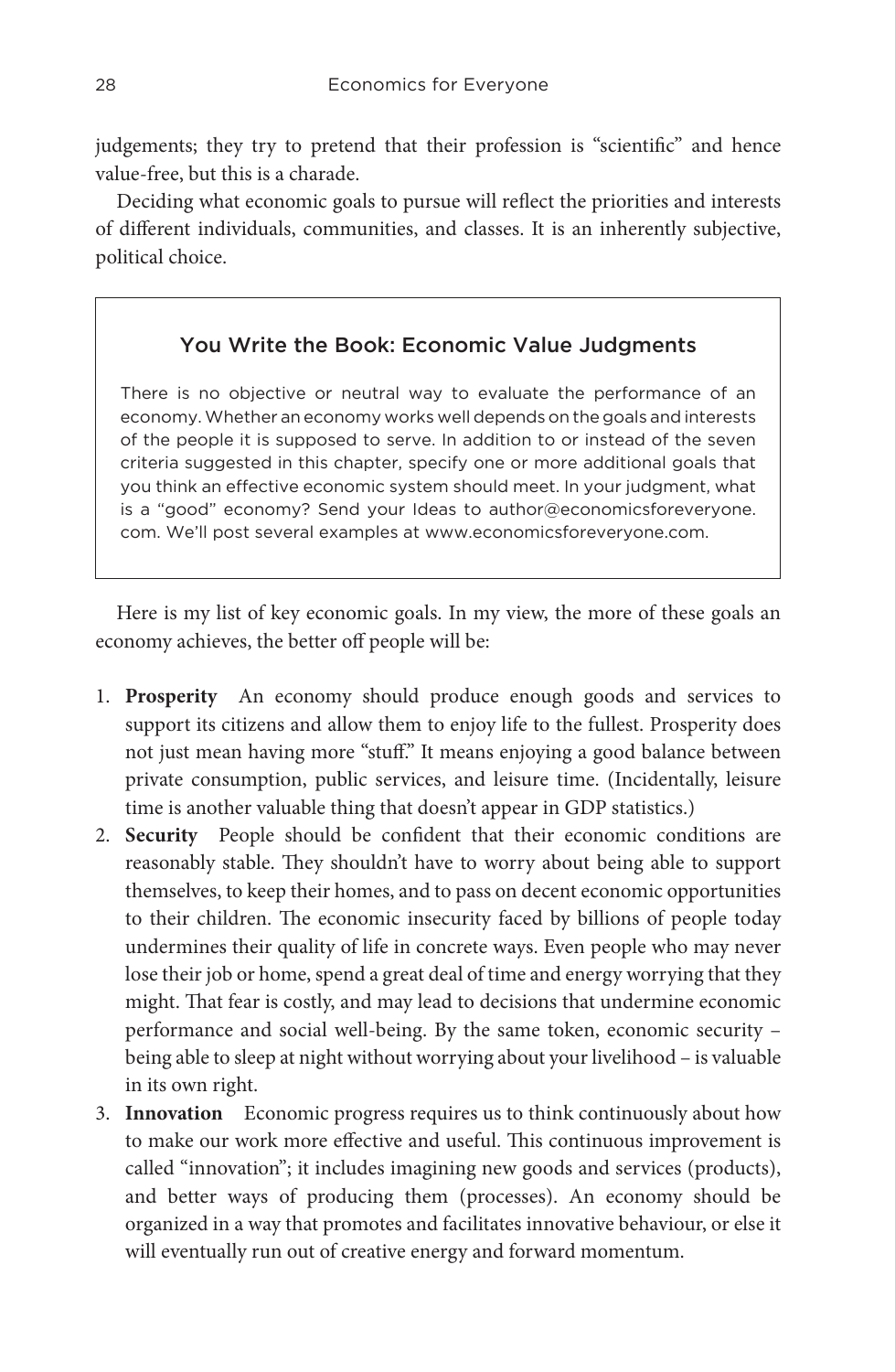- 4. **Choice** Individuals have different preferences, hopes, and dreams (although those preferences are strongly shaped by social pressures). They should have reasonable ability to make economic decisions – including the sort of work they do, where they live, and what they consume – in line with those preferences. There is a gigantic, ideological myth that only free-market economies truly respect individual "choice." This is obviously wrong: the choices of billions of human beings are brutally suppressed by the economic hardship and social divisions which are a natural outcome of global capitalism. Moreover, the services offered by the public sector (schools, health care, culture, parks) substantially expand the choices available to people (especially those with lower incomes) – certainly more so than being able to choose among a dozen different brands of toothpaste at the supermarket. I accept that individual choice is an important economic goal – and I argue there are better ways to enhance true choice than through free-market capitalism.
- 5. **Equality** Inequality is harmful if it means that large numbers of people are deprived of the ability to work and enjoy their lives. In this sense, the goal of equality is bound up with the goal of prosperity (so long as we define "prosperity" correctly, as widespread well-being, rather than equating it with the growth of GDP). But inequality is also inherently negative in its own right. Even if those at the bottom of the economic spectrum still enjoyed some decent minimal standard of living, a concentration of wealth at the top will nevertheless undermine social cohesion, well-being, and democracy. Researchers from many disciplines (including psychology, criminology, epidemiology, and physiology) have confirmed that people's emotional well-being is negatively influenced by unfavourable self-comparisons to the lifestyles of others who are much better off than they are. In this way, inequality produces distinct negative consequences, quite apart from the consequences of poverty. (We will consider these consequences in more detail in Chapter 14.) Therefore, limiting the economic distance between rich and poor is an important economic goal.
- 6. **Sustainability** Humans depend on their natural environment. It directly enhances our quality of life (through the air we breathe, the water we drink, and the spaces we inhabit). And it provides needed inputs that are essential to the work we do in every single industry. As we will learn, all production involves the application of human work to "add value" to resources and materials we get from nature. Of course, maintaining the environment is important in its own right (all the more so if we accept that humans have some responsibility to the other species which inhabit our planet). It is also important in a more narrowly economic sense, since our ability to keep producing goods and services in the future will depend on finding sustainable ways to harvest (without continuously depleting or polluting) the natural inputs we need.